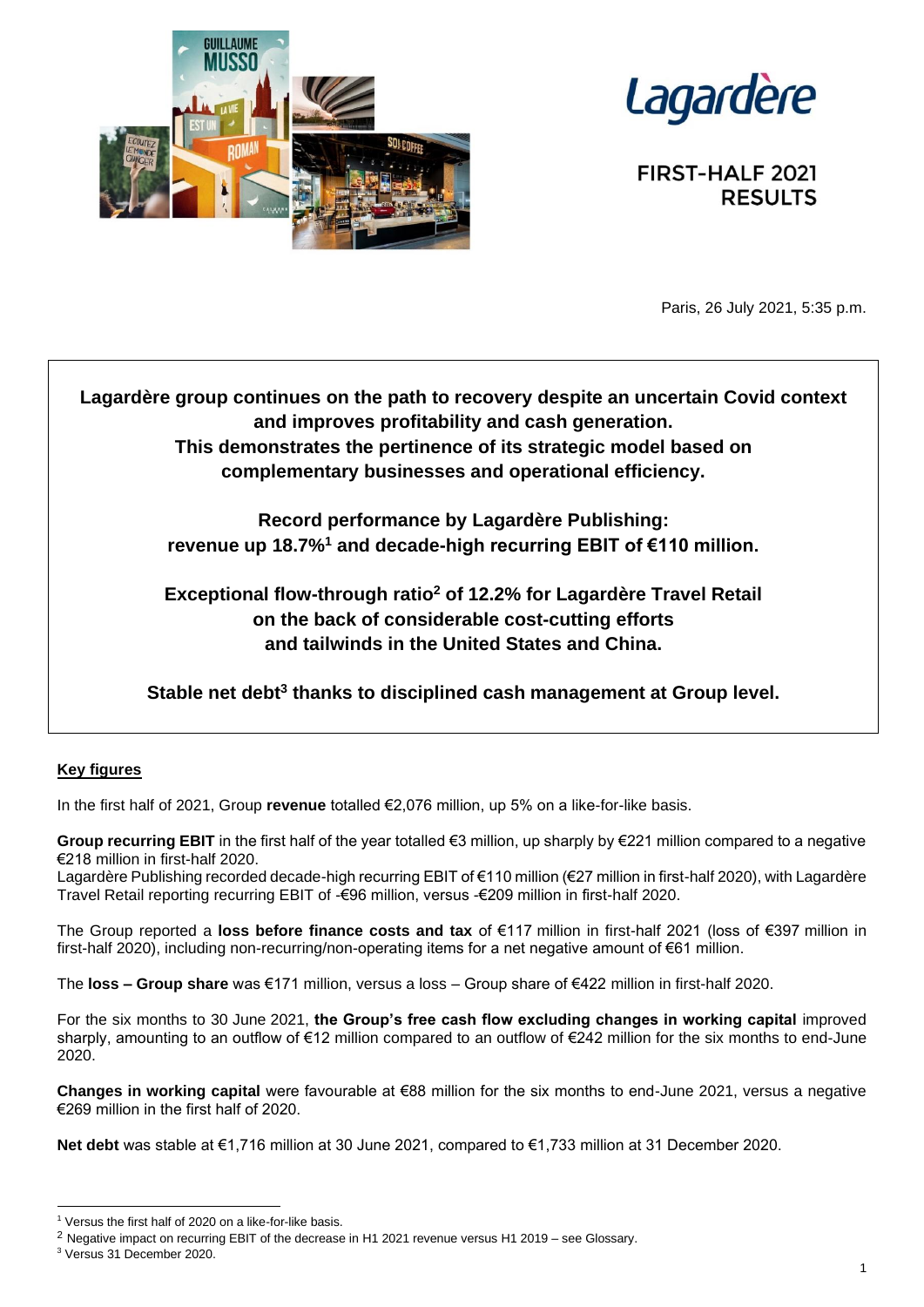*On 26 July 2021, the Board of Directors met to approve the interim consolidated financial statements. The Statutory Auditors issued their limited review report today.*

## **I. REVENUE AND RECURRING EBIT**

#### **REVENUE**

**Revenue for the Lagardère group came in at €2,076 million for first-half 2021, edging down 0.6% on a consolidated basis and up 5.0% like for like.** The difference between consolidated and like-for-like data is essentially attributable to a €59 million unfavourable currency impact, mainly in connection with the US dollar. The €55 million negative scope effect relates to the acquisitions of Laurence King Publishing and Le Livre Scolaire, which did not fully offset the impact of disposals at Lagardère Studios.

|                         | Revenue (€m)              |                           | Change<br>vs. 2020 (%) |               | Change<br>vs. 2019 (%) |  |
|-------------------------|---------------------------|---------------------------|------------------------|---------------|------------------------|--|
|                         | <b>First-half</b><br>2020 | <b>First-half</b><br>2021 | reported               | like for like | like for like          |  |
| Lagardère Publishing    | 971                       | 1,130                     | $+16.4$                | $+18.7$       | $+8.9$                 |  |
| Lagardère Travel Retail | 947                       | 831                       | $-12.3$                | $-9.2$        | $-58.0$                |  |
| Other Activities*       | 107                       | 115                       | $+7.5$                 | $+7.9$        | $-20.3$                |  |
| <b>Target scope</b>     | 2,025                     | 2,076                     | $+2.5$                 | $+5.0$        | $-34.3$                |  |
| Non-retained scope**    | 63                        |                           | N/A                    | N/A           | N/A                    |  |
| <b>LAGARDÈRE</b>        | 2,088                     | 2,076                     | $-0.6$                 | $+5.0$        | $-34.3$                |  |

\* *Lagardère News (*Paris Match*,* Le Journal du Dimanche*, Europe 1, Virgin Radio, RFM and the Elle brand licence), the Entertainment businesses, and the Group Corporate function.*

*\*\* Operations disposed (Lagardère Studios, excluding Lagardère Sports, classified as a discontinued operation in accordance with IFRS 5).*

#### **GROUP RECURRING EBIT**

Group recurring EBIT totalled €3 million, an improvement of €221 million on first-half 2020, and was also €3 million for the target scope, up €220 million on first-half 2020.

|                         | Group recurring EBIT (€m) |                 |        |
|-------------------------|---------------------------|-----------------|--------|
|                         | First-half 2020           | First-half 2021 | Change |
| Lagardère Publishing    | 27                        | 110             | $+83$  |
| Lagardère Travel Retail | (209)                     | (96)            | $+113$ |
| Other Activities*       | (35)                      | (11)            | $+24$  |
| <b>Target scope</b>     | (217)                     | 3               | $+220$ |
| Non-retained scope**    | $\left( 1\right)$         |                 | $+1$   |
| <b>LAGARDÈRE</b>        | (218)                     | 3               | $+221$ |

\* *Lagardère News (*Paris Match*,* Le Journal du Dimanche*, Europe 1, Virgin Radio, RFM and the Elle brand licence), the Entertainment businesses, and the Group Corporate function.*

*\*\* Operations disposed (Lagardère Studios, excluding Lagardère Sports, classified as a discontinued operation in accordance with IFRS 5).*

#### ⚫ **Lagardère Publishing**

#### **Revenue**

**First-half 2021 revenue totalled €1,130 million for the division, up 16.4% as reported and up 18.7% like for like.**  The difference between reported and like-for-like data is attributable to an €8 million positive scope effect linked to the acquisitions of Le Livre Scolaire and Laurence King Publishing, and to a €30 million negative currency impact resulting chiefly from the depreciation of the US dollar.

After recording robust like-for-like growth of 13.9% in the first quarter of 2021, growth surged by 22.9% in the second quarter compared to the same prior-year period, against a favourable comparison basis.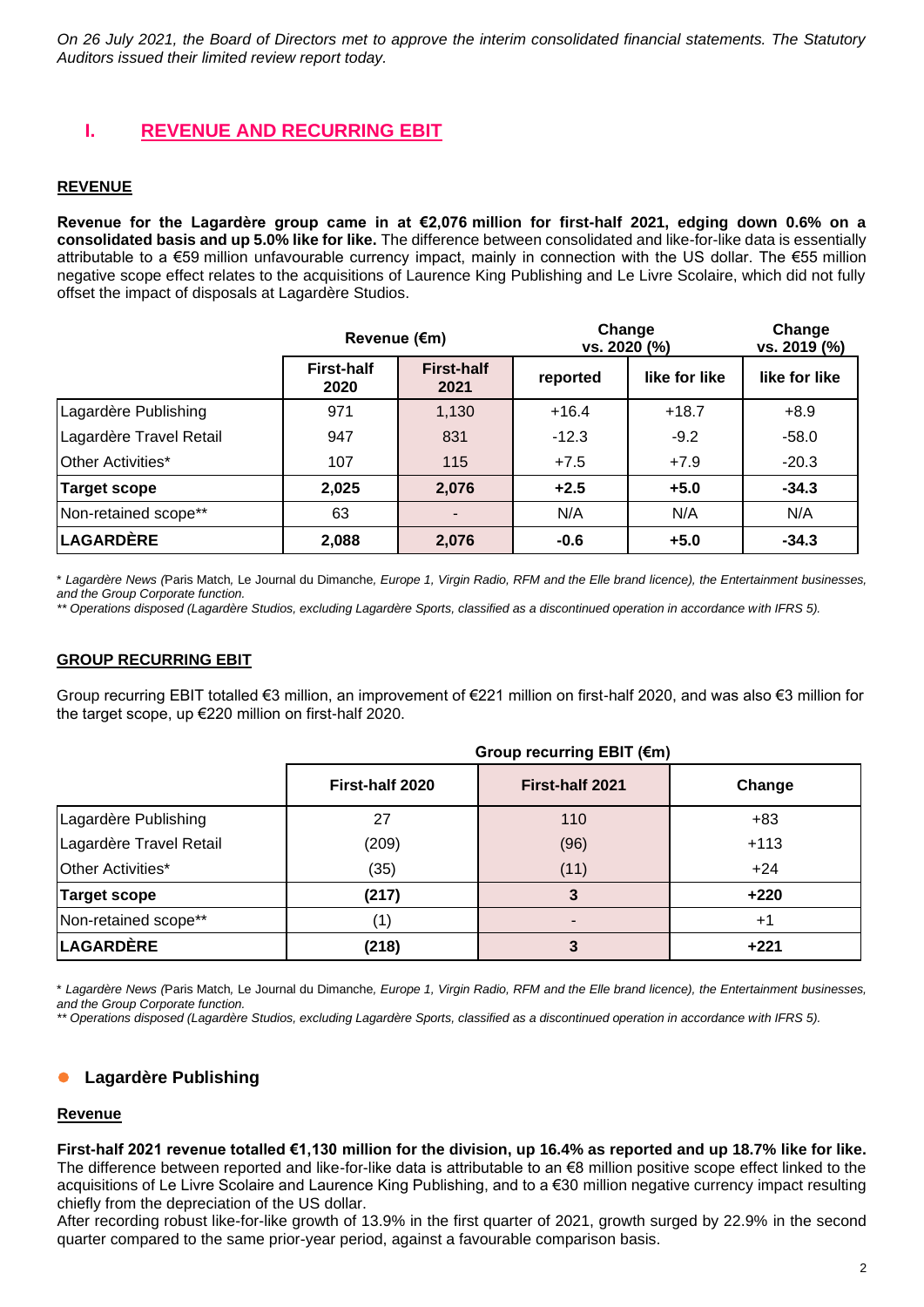The first-half 2021 figures below are presented on a like-for-like basis.

In France, revenue for the division leapt by 26.9% during the first six months of the year. The heightened appeal of reading for consumers during the pandemic benefited Illustrated Books (especially Lifestyle and Youth Works) and General Literature in particular. Distribution of third-party publishers also recorded growth amid a favourable environment buoyed in particular by graphic novels.

In the United Kingdom, the 17.3% jump in revenue was driven by front and backlist success in the Adult Trade segment, as well as by Youth Works.

In the United States, 14.8% revenue growth reflects a favourable release schedule and good backlist momentum in Youth Works.

In Spain/Latin America, revenue contracted by 4.5% due to a fall in sales in Mexico, which was partly offset by good momentum in the Trade segment in Spain.

Revenue from sales of Partworks jumped 19.1%, thanks to growth in backlist collections in France and Japan and a denser release schedule in the first half of 2021.

In the first half of 2021, consumer demand for digital formats was sustained across the various geographic areas, despite an unfavourable comparison basis due to the lockdowns in the first half of 2020. E-books accounted for 8.2% of total Lagardère Publishing revenue, versus 10.6% in first-half 2020, while digital audio books represented 4.2% of revenue versus 5.3% in the first half of 2020.

### **Recurring EBIT**

Lagardère Publishing reported €110 million in recurring EBIT, up sharply by €83 million on first-half 2020. Growth in recurring EBIT was driven by brisk business momentum, a still-high proportion of e-commerce sales and a favourable format mix. The division is also pressing ahead with the cost cutting measures initially deployed in 2020.

## ⚫ **Lagardère Travel Retail**

#### **Revenue**

**First-half 2021 revenue totalled €831 million for the division, down 12.3% as reported and down 9.2% like for like.** The difference between reported and like-for-like revenue was attributable to a €29 million negative currency effect.

After a like-for-like decrease of 56.1% in the first quarter of 2021, Lagardère Travel Retail posted growth of 253% in the second quarter due to the favourable comparison basis following the strict lockdowns in the second quarter of 2020.

The first-half 2021 figures below are presented on a like-for-like basis.

In France, Lagardère Travel Retail recorded a 22.0% decline in activity, due to travel restrictions that remained in place in the first half of 2021 and lacklustre international air traffic.

The EMEA region (excluding France) was down 28.5%, due to travel restrictions. As a result, countries with strong domestic networks, especially rail stations (Romania, Czech Republic, Bulgaria) were less affected by the decline in activity.

North America recorded revenue growth of 14.9% for the first half of the year, with the performance driven by the sustained recovery of domestic flights in the United States starting in the second quarter of 2021.

Asia-Pacific revenue was up 24.8%. The Pacific region saw a sharp decline in sales due to border closures, while China<sup>4</sup> recorded revenue growth of 90%, driven by network expansion and the favourable comparison basis with first-quarter 2020.

#### **Recurring EBIT**

Lagardère Travel Retail reported a negative €96 million in recurring EBIT, an improvement of €113 million on first-half 2020. This represents a flow-through ratio (impact of the decrease in revenue on recurring EBIT) of 12.2% compared to 2019 as reported, reflecting strong cost discipline over the period.

<sup>4</sup> Mainland China and Hong Kong.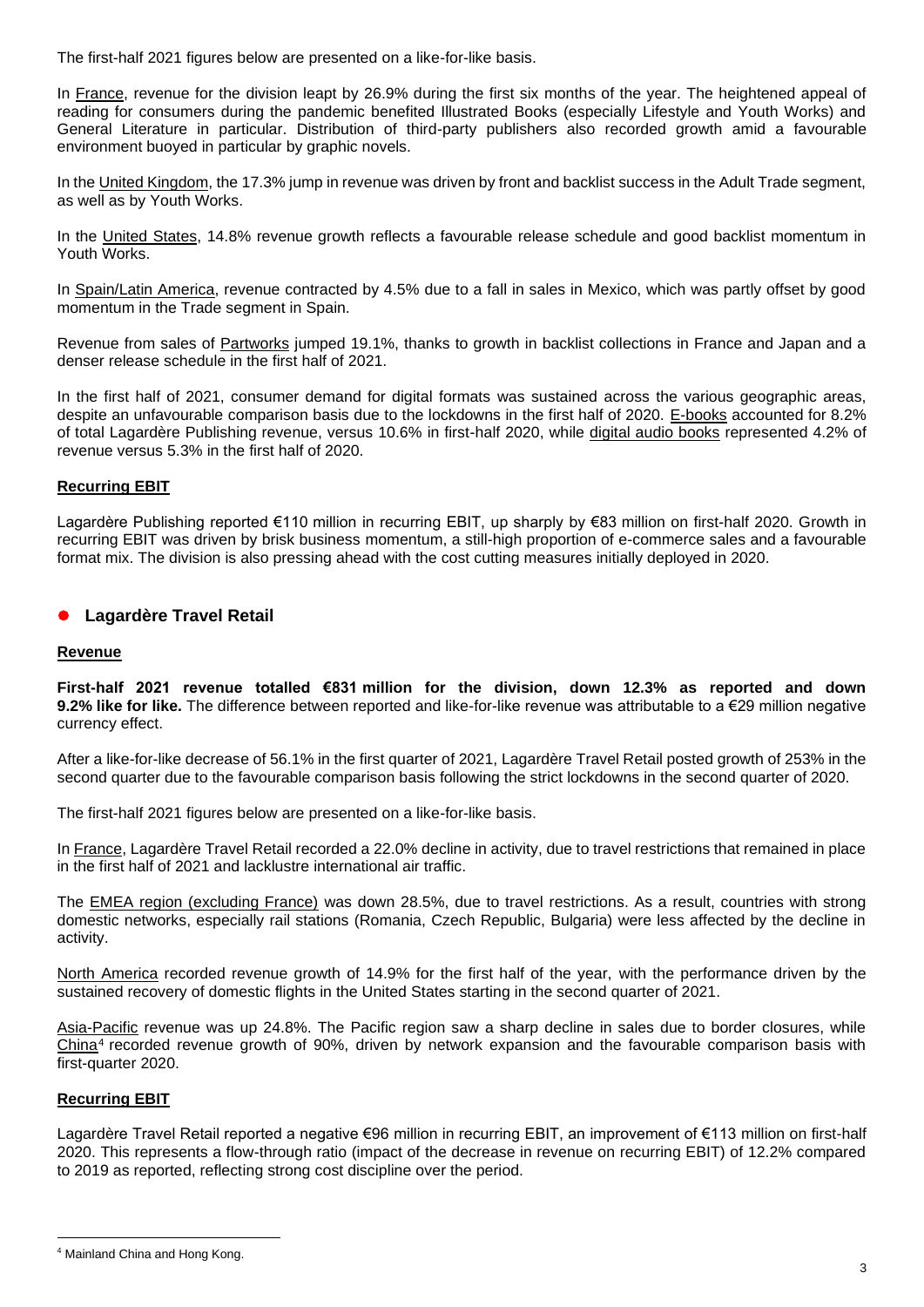Costs were slashed by €999 million in the first half of 2021 compared to first-half 2019, including a €320 million decrease in fixed costs – mainly through renegotiating terms on concessions, adapting point-of-sale operations in line with air traffic levels, adjusting payroll costs and cutting other general overhead costs.

## ⚫ **Other Activities**

### **Revenue**

First-half 2021 revenue totalled €115 million, up 7.5% as reported and up 7.9% like for like compared to the six months ended 30 June 2020.

Lagardère News sales were up 11%. Revenue growth in the Press (6%) and Radio (15%) segments was driven by advertising and the performance of Lagardère Publicité News, the unit's advertising brokerage, which was more favourable than during the strict lockdown in the first half of 2020. Licensing activities (growth of 8%) also benefited from the easing of restrictions in various countries.

### **Recurring EBIT**

Other Activities posted negative recurring EBIT of €11 million in the first half of the year, a €24 million year-on-year improvement that was mainly attributable to the more favourable business environment and cost cutting measures still in place.

## **II. MAIN INCOME STATEMENT ITEMS**

| €m                                              | First-half 2020* | First-half 2021 |
|-------------------------------------------------|------------------|-----------------|
| Revenue                                         | 2,088            | 2,076           |
| <b>Group recurring EBIT</b>                     | (218)            | 3               |
| Income (loss) from equity-accounted companies** | (23)             | (22)            |
| Non-recurring/non-operating items               | (139)            | (61)            |
| Impact of IFRS 16 on concession agreements      | (17)             | (37)            |
| Profit (loss) before finance costs and tax      | (397)            | (117)           |
| Finance costs, net                              | (41)             | (25)            |
| Interest expense on lease liabilities           | (39)             | (32)            |
| Profit (loss) before tax                        | (477)            | (174)           |
| Income tax benefit (expense)                    | 48               | (3)             |
| Profit (loss) from discontinued operations      | (8)              | 5               |
| Profit (loss) for the period                    | (437)            | (172)           |
| Minority interests                              | (15)             | (1)             |
| Profit (loss) - Group share                     | (422)            | (171)           |

*\* Restated for the retrospective application of the first amendment to IFRS 16 – Covid-19-Related Rent Concessions.*

*\*\* Before impairment losses.*

The **loss from equity-accounted companies** (before impairment) came out at €22 million in first-half 2021, a slight improvement on first-half 2020. The equity-accounted entities in which Lagardère Travel Retail is a partner continue to be impacted by the health crisis, especially in France.

**Non-recurring/non-operating items** represented a net expense of €61 million, compared with a net expense of €139 million in 2020, and mainly included:

- a net €20 million gain on disposals, corresponding mainly to the sale of minority interests in Glénat and J'ai Lu at Lagardère Publishing;
- €26 million in restructuring costs, including €20 million for Other Activities in connection with the costs of converting Lagardère SCA into a joint-stock company, and reorganisation costs at Lagardère News;
- €6 million in impairment losses against property, plant and equipment and intangible assets, attributable to the closure of points of sale at Lagardère Travel Retail; and
- €49 million in amortisation of intangible assets and costs attributable to acquisitions and disposals, including €46 million for Lagardère Travel Retail, mainly relating to concession agreements in North America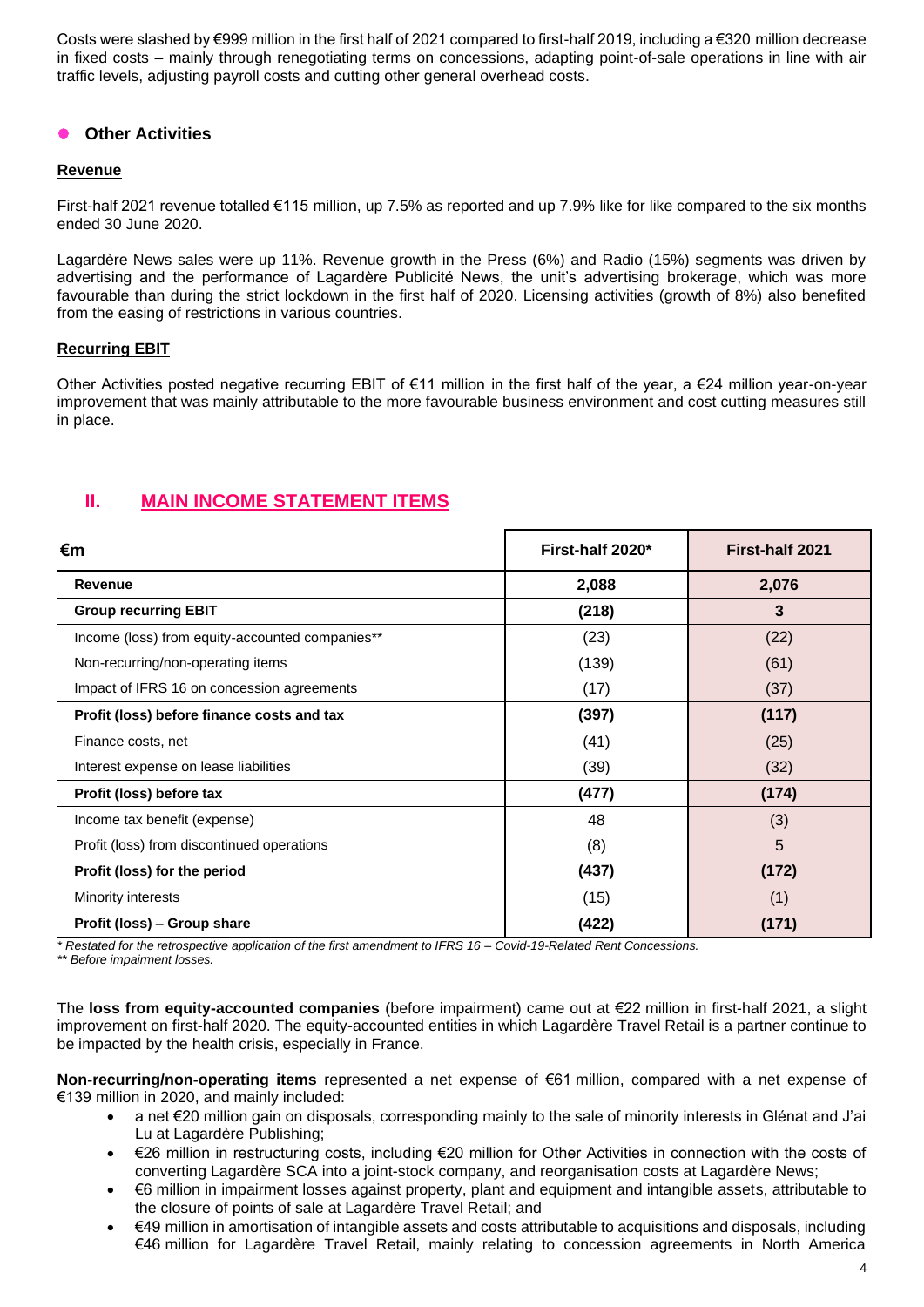(Paradies Lagardère, HBF and Vino Volo), Italy (Rome airport and Airest) and Belgium (IDF); and €3 million for Lagardère Publishing.

The **impact of applying IFRS 16 to concession agreements** at Lagardère Travel Retail (including gains and losses on leases) was a negative €37 million. This excludes a portion of the fixed rent reductions negotiated in the first half, which were recorded in recurring EBIT. These rent reductions are recognised as a deduction from the corresponding right-of-use asset in accordance with IFRS 16, pending adoption by the European Union of the second amendment to the standard that will be effective by the end of 2021 and will permit reductions to be recognised in revenue for accounting purposes.

**Net finance costs** amounted to €25 million for first-half 2021, versus €41 million one year earlier, with the improvement attributable to non-recurring income recognised in connection with financial assets in the first half of 2021, and to prioryear impairment charges at Lagardère Travel Retail that did not recur in the first six months of 2021. The decrease in net finance costs was achieved despite the increase in the cost of debt further to the refinancing transactions at the end of 2020.

**Interest expense on lease liabilities** amounted to €32 million in the first half of 2021, coming in lower than in first-half 2020 due to the decrease in IFRS 16 lease liabilities.

Lagardère recorded **income tax expense** of €3 million for the six months to 30 June 2021. In the first half of 2020, the income tax benefit came to €48 million, and primarily reflected deferred tax income arising on tax losses for the period and impairment losses against concession agreements.

**Profit from discontinued operations** came to €5 million for the first six months of the year, versus a loss of €8 million one year earlier that included earnings generated by Lagardère Sports up to its sale in April 2020, along with the corresponding disposal gains and losses. In first-half 2021, the €5-million figure includes changes in provisions for vendor warranties and the remaining balance of costs related to the sale.

#### **Taking account of all these items, the loss for the period came out at €172 million, including a loss of €171 million attributable to the Group**.

The loss attributable to minority interests was €1 million in the first half of 2021, versus a loss of €15 million in the first half of 2020, reflecting a lower level of losses at Lagardère Travel Retail in particular.

## **ADJUSTED PROFIT (LOSS) – GROUP SHARE**

**Adjusted profit (loss) – Group share** (excluding non-recurring/non-operating items) represented a loss of €86 million, versus a loss of €276 million in first-half 2020.

| $(\epsilon m)$                                                                                                                       | First-half 2020* | <b>First-half 2021</b> |  |
|--------------------------------------------------------------------------------------------------------------------------------------|------------------|------------------------|--|
| Profit (loss) for the period                                                                                                         | (437)            | (172)                  |  |
| Restructuring costs                                                                                                                  | 12               | 26                     |  |
| Gains/losses on disposals                                                                                                            | 8                | (20)                   |  |
| Impairment losses on goodwill, property, plant and<br>equipment, intangible assets and investments in equity-<br>accounted companies | 63               | 6                      |  |
| Amortisation of acquisition-related intangible assets and<br>other acquisition-related expenses                                      | 56               | 49                     |  |
| Impact of IFRS 16 on concession agreements                                                                                           | 47               | 62                     |  |
| Tax effects on the above items                                                                                                       | (39)             | (28)                   |  |
| Profit (loss) from discontinued operations                                                                                           | 8                | (5)                    |  |
| <b>Adjusted profit (loss)</b>                                                                                                        | (282)            | (82)                   |  |
| o/w attributable to minority interests                                                                                               | 6                | (4)                    |  |
| Adjusted profit (loss) - Group share**                                                                                               | (276)            | (86)                   |  |

*\* Restated for the retrospective application of the first amendment to IFRS 16 – Covid-19-Related Rent Concessions.*

*\*\* Alternative performance measure, see definition at the end of the press release.*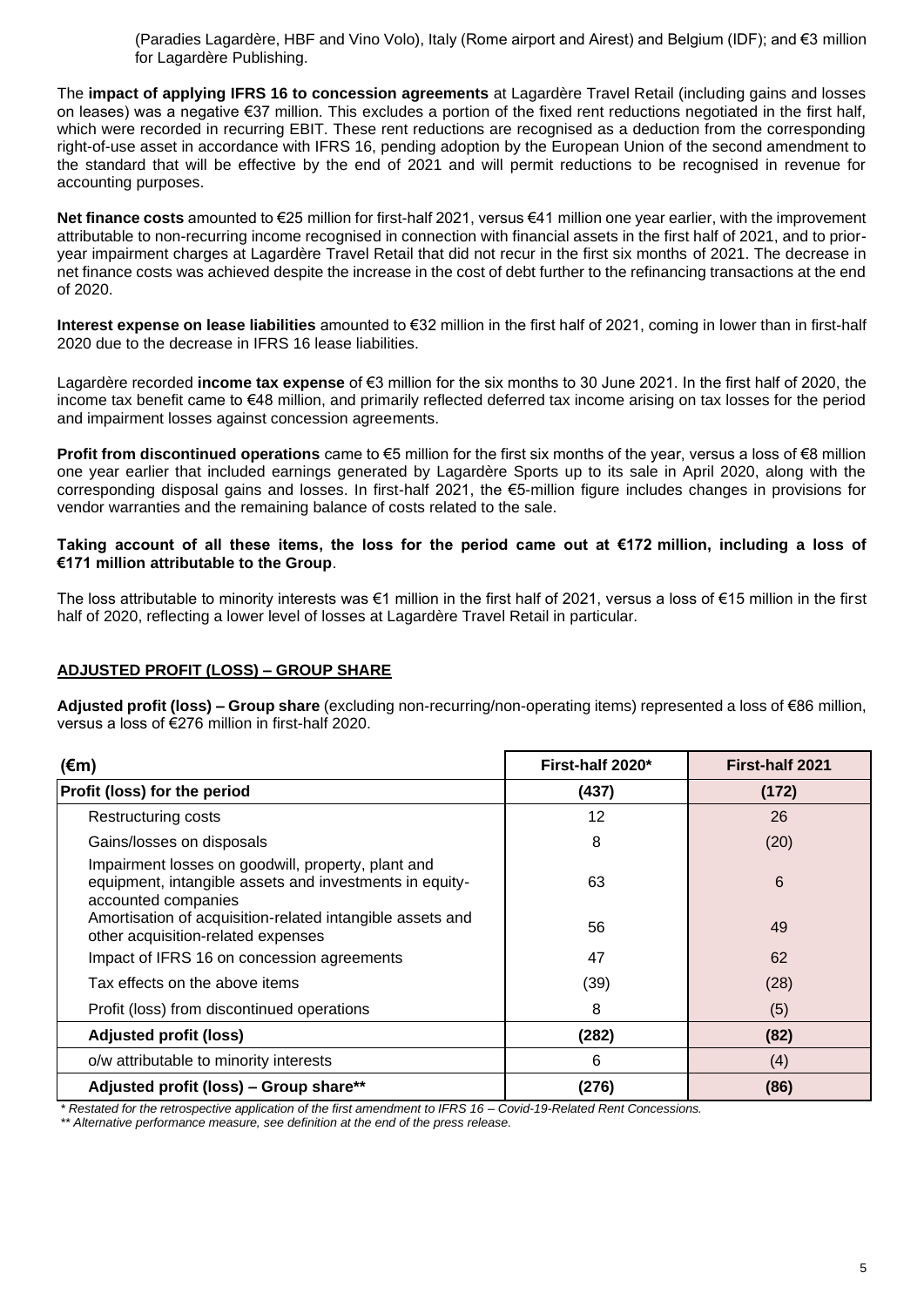# **III. OTHER FINANCIAL INFORMATION**

## **CASH FLOW FROM (USED IN) OPERATIONS AND INVESTING ACTIVITIES**

| (€m)                                                                                           | First-half 2020 | First-half 2021 |
|------------------------------------------------------------------------------------------------|-----------------|-----------------|
| Cash flow from (used in) operations before changes in<br>working capital and income taxes paid | (138)           | 38              |
| Changes in working capital                                                                     | (269)           | 88              |
| Income taxes paid                                                                              | (15)            | (11)            |
| Cash flow from (used in) operations                                                            | (422)           | 115             |
| Purchases/disposals of property, plant and equipment and<br>intangible assets                  | (89)            | (38)            |
| lFree cash flow*                                                                               | (511)           | 77              |
| o/w free cash flow excluding changes in working capital*                                       | (242)           | (12)            |
| Purchases of investments                                                                       | (14)            | (39)            |
| Disposals of investments                                                                       | 30              | 69              |
| Cash flow from (used in) operations and investing<br>activities                                | (495)           | 107             |

*\* Alternative performance measure, see definition at the end of the press* 

**Cash flow from operations before changes in working capital and income taxes paid amounted to €38 million**, versus cash flow used of €138 million in first-half 2020. This improvement resulted primarily from the gradual business recovery at Lagardère Travel Retail (positive €93 million impact) and the strong performance by Lagardère Publishing (positive €80 million impact).

**Changes in working capital** represented an inflow of €88 million, compared to an outflow of €269 million in first-half 2020. The improvement in working capital stems mainly from Lagardère Travel Retail (€323 million impact), due to the favourable comparison basis (with the business shutdown having a negative impact on trade payables and inventories in the prior-year period) and the build-up of working capital in the first half of 2021 further to the gradual business recovery and the Group's working capital action plans. At Lagardère Publishing, the €76 million improvement was attributable to very high levels of trade payables as a result of business growth, whereas trade receivables remained at disciplined levels.

**Income taxes paid** represented an outflow of €11 million, down slightly on the outflow of €15 million recorded in the first half of 2020.

**Purchases of property, plant and equipment and intangible assets** represented a net outflow of €38 million – a significant €51 million saving compared to the first half of 2020 – and notably concern Lagardère Travel Retail (positive €46 million impact) due to continued highly-disciplined cost control and postponements of projects in light of the uncertain environment.

The Group's **free cash flow** amounted to an inflow of €77 million in first-half 2021 versus an outflow of €511 million in first-half 2020. This sharp improvement is mainly the result of the more favourable business environment and working capital dynamic over the period.

**Purchases of investments** represented a cash outflow of €39 million in first-half 2021, and relate mainly to the June acquisition of Hiboutatillus in France by Lagardère Publishing, and to a guarantee deposit at Other Activities. Disposals of investments represented an inflow of €69 million in first-half 2021, including the collection of the balance of the vendor loan granted in connection with the AFC on the disposal of Lagardère Sports, and the sale of J'ai Lu by Lagardère Publishing.

In all, **operations and investing activities** represented a net cash inflow of €107 million in first-half 2021, compared with a net cash outflow of €495 million in the prior-year period.

## **IV. LIQUIDITY**

**The Group's liquidity position remains solid**, with €1,970 million in available liquidity (available cash and short-term investments reported on the balance sheet totalling €868 million and an undrawn amount on the revolving credit facility of €1,102 million).

The covenants of the revolving credit facility were therefore met at 30 June 2021.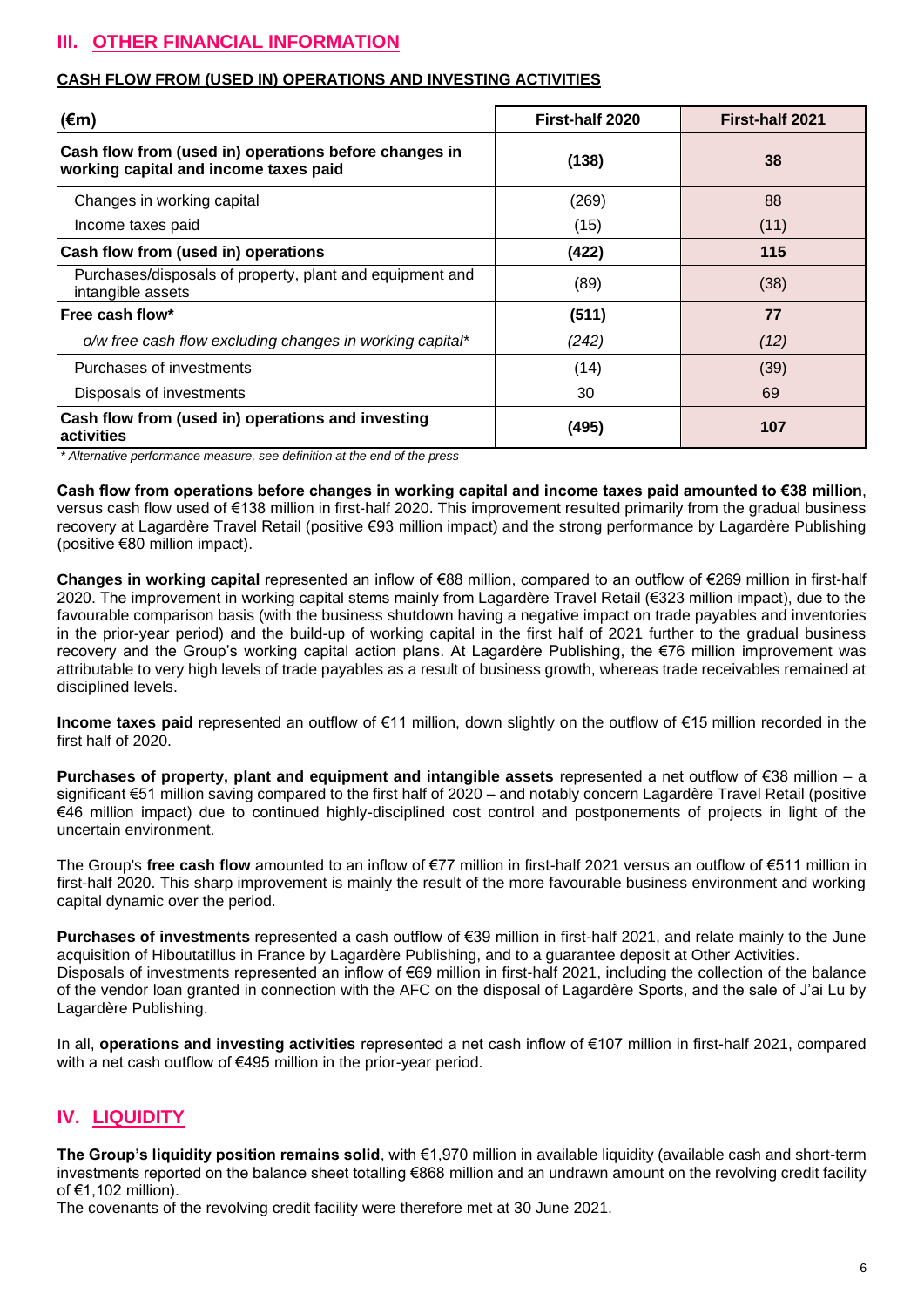**The Group considers that it has sufficient liquidity** to cover its financing requirements over the next twelve months, both as regards funding operations and reimbursing the €522 million in debt falling due (including €372 million in commercial paper at 30 June 2021), based on a conservative scenario factoring in for Lagardère Travel Retail IATA forecasts as of 26 May 2021 of 52% of 2019 passenger traffic in 2021 and 88% in 2022.

**Net debt** was down slightly at €1,716 million at 30 June 2021, compared to €1,733 million at 31 December 2020. As planned, the two bilateral credit facilities for a total of €150 million were repaid in June 2021.

## **V. KEY EVENTS SINCE 27 APRIL 2021**

#### **Conversion of the Company into a joint-stock company**

On 28 April 2021, Lagardère SCA announced its intention to submit the conversion of Lagardère SCA into a joint-stock company with a board of directors to the 30 June 2021 General Meeting.

On 30 June 2021, the general meetings of the General Partners and the shareholders of the Company, after noting the fulfilment of the conditions precedent to which the proposal was subject, namely (i) the approval of the general meetings of the bondholders obtained on 17 May 2021, and (ii) the French financial markets authority's (*Autorité des marchés financiers* – AMF) decision to grant an exemption from a tender offer, cleared of any appeals, on 21 May 2021, approved the conversion of the Company into a joint-stock company with a board of directors, and the allocation to the General Partners, in equal proportions, of ten million new shares to compensate for the loss of their financial and non-financial rights, corresponding to approximately 7.63% of the Company's share capital prior to the issuance of the shares, and approximately 7.09% of the share capital post-issuance.

The Company therefore adopted the form of a joint-stock company with a board of directors and its corporate name was changed accordingly to "Lagardère SA" with effect from 30 June 2021.

Following the General Meeting, the newly-elected Board of Directors, comprising Virginie Banet (independent director), Valérie Bernis (independent director), Laura Carrere (independent director), Fatima Fikree, Noëlle Genaivre and Pascal Jouen (the two directors representing employees), Arnaud Lagardère, Véronique Morali (independent director), Joseph Oughourlian, Arnaud de Puyfontaine, Nicolas Sarkozy (independent director) and Pierre Leroy (Board Advisor), met to set up the new governance arrangements for the Company.

The Board decided that the general management of the Company would be conducted by the Chairman of the Board of Directors, and to that effect appointed Arnaud Lagardère as Chairman and Chief Executive Officer for his six-year term of office as director. The Board also appointed Pierre Leroy as Deputy Chief Executive Officer for the same term.

In addition, the Board of Directors adopted its internal rules of procedure and appointed the members of the Audit Committee and of the Appointments, Remuneration and CSR Committee.

The members of the Audit Committee are Véronique Morali (Chair), Virginie Banet, Valérie Bernis and Fatima Fikree. The members of the Appointments, Remuneration and CSR Committee are Virginie Banet (Chair), Laura Carrere, Véronique Morali and Nicolas Sarkozy.

## **VI. OUTLOOK**

The health crisis has had contrasting effects on Lagardère Publishing and Lagardère Travel Retail. For full-year 2021, the environment remains uncertain in light of the various emerging Covid-19 variants. Lagardère is pressing ahead with its Group-wide cost cutting and cash control efforts.

## ⚫ **Lagardère Publishing**

In the context of the health crisis, the increased appeal of reading has boosted sales. The Group believes that demand will normalise as more people attend leisure and entertainment venues in 2021. The absence of curriculum reform in 2021 will counter the positive impacts of the release of the new Asterix album in the fourth quarter of 2021.

Lagardère Publishing's profitability is driven by the favourable mix in the current environment, and Lagardère Publishing therefore expects operating margin<sup>5</sup> for 2021 to be slightly above 10%.

<sup>5</sup> Lagardère Publishing Recurring EBIT divided by Lagardère Publishing revenue: see Glossary.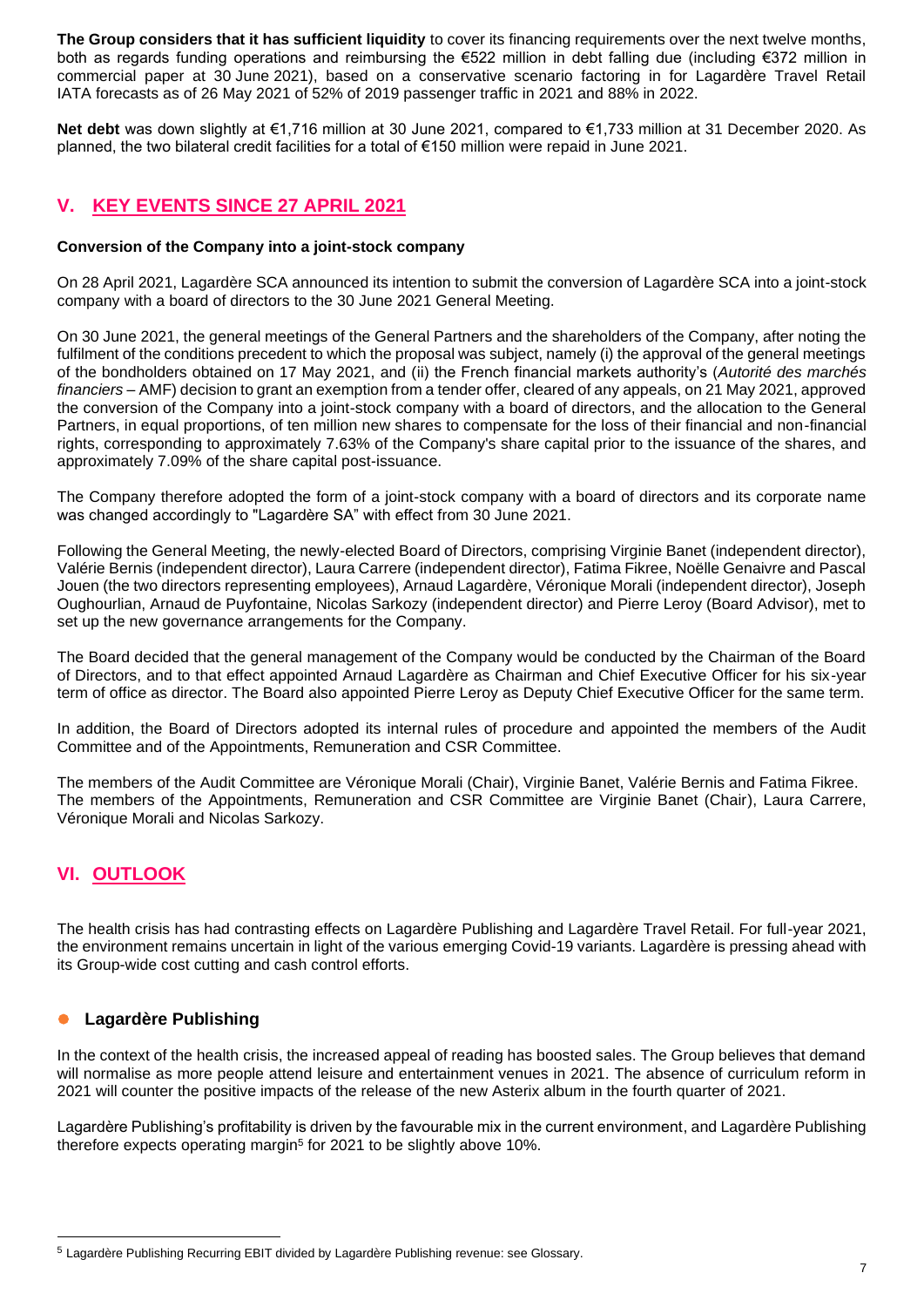## ⚫ **Lagardère Travel Retail**

Trading at Lagardère Travel Retail closely mirrors trends in air passenger traffic in the different regions. Given the division's diverse locations and segments, it is able to benefit from the gradual recovery in air traffic in the United States in particular, in a context that remains uncertain.

In 2021, the division will press ahead with its earnings protection initiatives launched in 2020, enabling Lagardère Travel Retail to minimise flow through in 2021 to within a range of 15% to 20%<sup>6</sup> . Lagardère Travel Retail is also actively continuing efforts to control cash, especially as regards working capital and capital expenditure in 2021.

# **VII. INVESTOR CALENDAR <sup>7</sup>**

• **Third-quarter 2021 revenue:** Thursday, 28 October 2021 before market opening

**\*\*\***

## **VIII. APPENDICES**

### **SECOND-QUARTER 2021 REVENUE**

|                         | Revenue (€m)            |                         | Change<br>vs. 2020 (%) |               |  |
|-------------------------|-------------------------|-------------------------|------------------------|---------------|--|
| $\epsilon$ m            | Second-<br>quarter 2020 | Second-<br>quarter 2021 | reported               | like for like |  |
| Lagardère Publishing    | 514                     | 621                     | $+20.7$                | $+22.9$       |  |
| Lagardère Travel Retail | 143                     | 490                     | $+242.7$               | $+253.0$      |  |
| Other Activities*       | 47                      | 60                      | $+27.7$                | $+31.8$       |  |
| <b>Target scope</b>     | 704                     | 1,171                   | $+66.4$                | $+70.6$       |  |
| Non-retained scope**    | 23                      |                         | $-100.0$               | N/A           |  |
| LAGARDÈRE               | 727                     | 1,171                   | $+60.9$                | $+70.6$       |  |

\* *Lagardère News (*Paris Match*,* Le Journal du Dimanche*, Europe 1, Virgin Radio, RFM and the Elle brand licence), the Entertainment businesses, and the Group Corporate function.*

\*\*\*

*\*\* Operations disposed (Lagardère Studios, excluding Lagardère Sports, classified as a discontinued operation in accor dance with IFRS 5).*

## **CHANGES IN SCOPE OF CONSOLIDATION AND EXCHANGE RATES**

#### First-half 2021:

The difference between reported and like-for-like revenue data is attributable to a  $\epsilon$ 59 million unfavourable currency impact linked to the depreciation of the US dollar and to a €55 million negative scope effect, breaking down as:

- a €65 million negative scope impact from disposals, mainly concerning Lagardère Studios;
- external growth transactions, representing €10 million at Lagardère Publishing further to the acquisition of Laurence King Publishing and Le Livre Scolaire.

<sup>6</sup> Negative impact on recurring EBIT of the decrease in 2021 revenue versus 2019.

<sup>&</sup>lt;sup>7</sup> Date susceptible to change.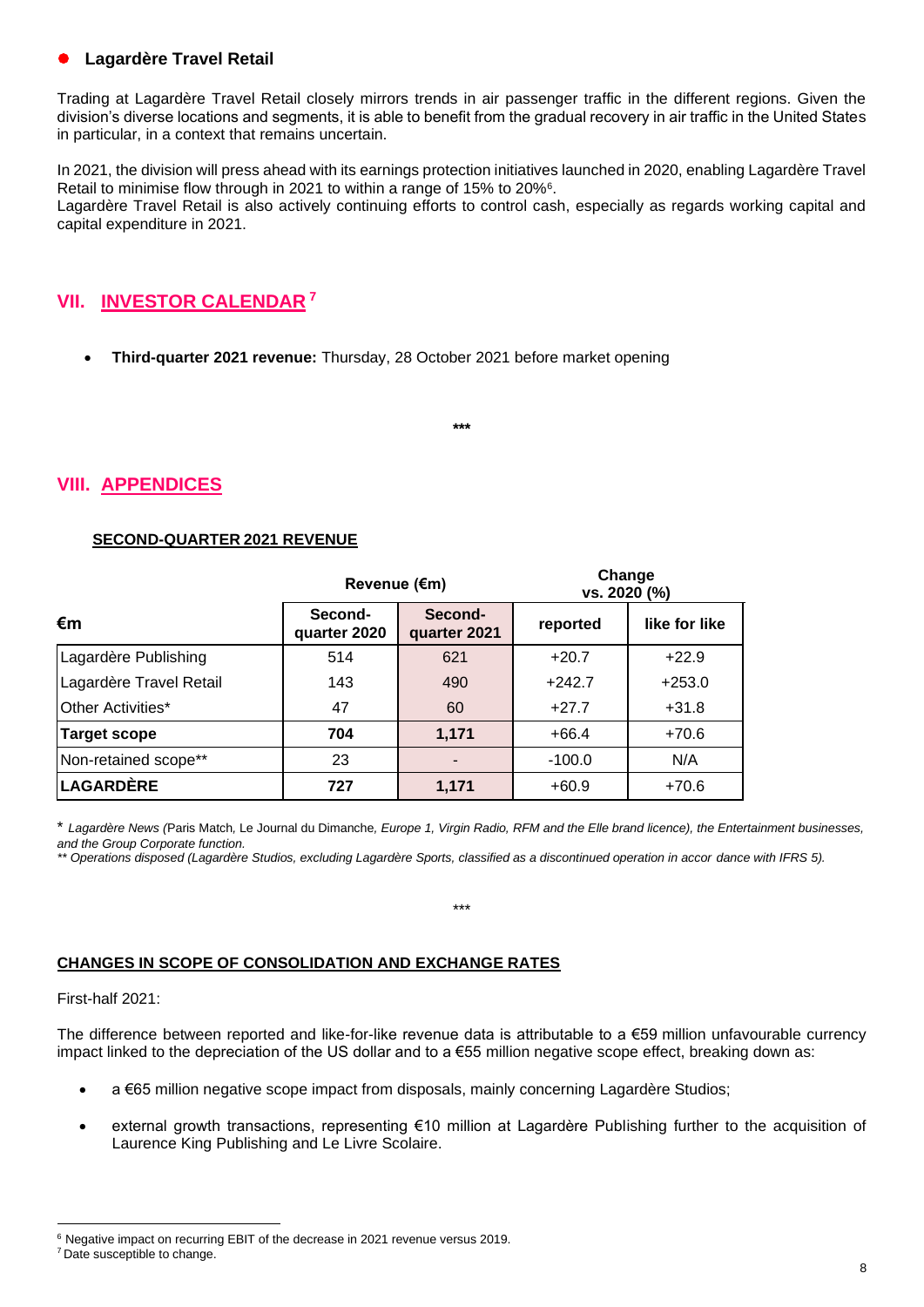# **IX. GLOSSARY**

Lagardère uses alternative performance measures which serve as key indicators of the Group's operating and financial performance. These indicators are tracked by the Executive Committee in order to assess performance and manage the business, as well as by investors in order to monitor the Group's operating performance, along with the financial metrics defined by the IASB. These indicators are calculated based on accounting items taken from the consolidated financial statements prepared under IFRS and a reconciliation with those items is provided in this press release, in the interim 2021 results presentation, or in the notes to the interim condensed consolidated financial statements.

#### ➢ **Like-for-like revenue**

Like-for-like revenue is used by the Group to analyse revenue trends excluding the impact of changes in the scope of consolidation and in exchange rates.

The like-for-like change in revenue is calculated by comparing:

- revenue for the period adjusted for companies consolidated for the first time during the period and revenue for the prior-year period adjusted for consolidated companies divested during the period;
- revenue for the prior-year period and revenue for the current period adjusted based on the exchange rates applicable in the prior-year period.

The scope of consolidation comprises all fully-consolidated entities. Additions to the scope of consolidation correspond to business combinations (acquired investments and businesses), and deconsolidations correspond to entities over which the Group has relinquished control (full or partial disposals of investments and businesses, such that the entities concerned are no longer included in the Group's financial statements using the full consolidation method).

The difference between reported and like-for-like figures is explained in section VIII – Appendices of this press release.

#### ➢ **Recurring EBIT (Group recurring EBIT)**

The Group's main performance indicator is recurring operating profit of fully-consolidated companies (recurring EBIT), which is calculated as follows:

### **Profit (loss) before finance costs and tax**

Excluding:

- Income (loss) from equity-accounted companies before impairment losses
- Gains (losses) on disposals of assets
- Impairment losses on goodwill, property, plant and equipment, intangible assets and investments in equityaccounted companies
- Net restructuring costs
- Items related to business combinations:
	- Acquisition-related expenses
	- Gains and losses resulting from purchase price adjustments and fair value adjustments due to changes in control
	- Amortisation of acquisition-related intangible assets
	- Specific major disputes unrelated to the Group's operating performance
- Items related to leases and finance sub-leases:
	- Cancellation of fixed rental expense\* on concession agreements
	- Depreciation of right-of-use assets on concession agreements
	- Gains and losses on leases

\* Cancellation of fixed rental expense on concession agreements is equal to the repayment of the lease liability, the associated change in working capital and interest paid in the statement of cash flows.

The reconciliation between recurring operating profit of fully consolidated companies (Group recurring EBIT) and profit before finance costs and tax is set out in the 2021 interim results presentation, on slide 30.

## ➢ **Flow-through ratio**

Flow through is calculated by dividing the change in recurring operating profit of fully-consolidated companies (recurring EBIT) by the change in revenue. This indicator is used by the Group in the context of the Covid-19 pandemic to measure the effect of the decline in revenue on recurring EBIT.

## ➢ **Operating margin**

Operating margin is calculated by dividing recurring operating profit of fully consolidated companies (Group recurring EBIT) by revenue.

#### ➢ **Recurring EBITDA over a rolling 12-month period**

Recurring EBITDA is calculated as recurring operating profit of fully consolidated companies (Group recurring EBIT) plus dividends received from equity-accounted companies, less depreciation and amortisation charged against property, plant and equipment and intangible assets, amortisation of the cost of obtaining contracts, and the cancellation of fixed rental expense\*\* on property and other leases, plus recurring EBITDA from discontinued operations.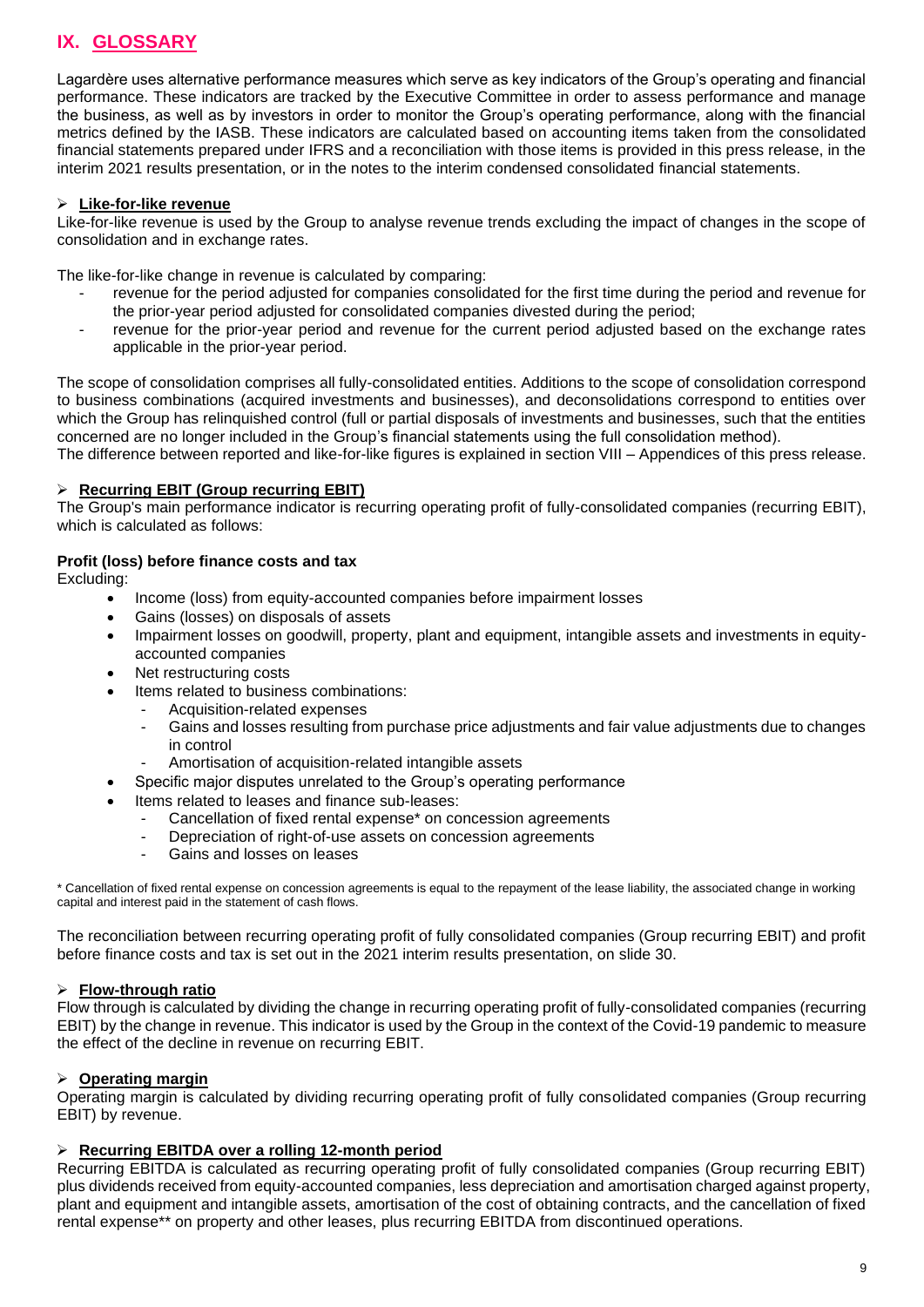\*\* Cancellation of fixed rental expense on concession agreements is equal to the repayment of the lease liability, the associated change in working capital and interest paid in the statement of cash flows.

### ➢ **Adjusted profit (loss) – Group share**

Adjusted profit – Group share is calculated on the basis of profit for the period, excluding non-recurring/non-operating items, net of the related tax and of minority interests, as follows:

## **Profit (loss) for the period**

#### Excluding:

- Gains (losses) on disposals of assets
	- Impairment losses on goodwill, property, plant and equipment, intangible assets and investments in equityaccounted companies
	- Net restructuring costs
	- Items related to business combinations:
		- Acquisition-related expenses
		- Gains and losses resulting from purchase price adjustments and fair value adjustments due to changes in control
		- Amortisation of acquisition-related intangible assets
	- Specific major disputes unrelated to the Group's operating performance
	- Tax effects of the above items
	- Non-recurring changes in deferred taxes
	- Items related to leases and finance sub-leases:
		- Cancellation of fixed rental expense\*\*\* on concession agreements
		- Depreciation of right-of-use assets on concession agreements
		- Interest expense on lease liabilities under concession agreements
		- Gains and losses on leases
	- Adjusted profit attributable to minority interests: profit attributable to minority interests adjusted for minorities' share in the above items

#### **= Adjusted profit – Group share**

\*\*\* Cancellation of fixed rental expense on concession agreements is equal to the repayment of the lease liability, the associated change in working capital and interest paid in the statement of cash flows.

The reconciliation between profit and adjusted profit – Group share is set out in section II – Main income statement items of this press release.

#### ➢ **Free cash flow**

Free cash flow is calculated as cash flow from operations before changes in working capital, the repayment of lease liabilities and related interest paid, changes in working capital and interest paid plus net cash flow relating to acquisitions and disposals of property, plant and equipment and intangible assets.

The reconciliation between cash flow from operations and free cash flow is set out in section III - Other financial information of this press release.

#### ➢ **Free cash flow excluding changes in working capital**

Free cash flow excluding changes in working capital is calculated by deducting changes in working capital from free cash flow.

#### ➢ **Net debt**

Net debt is calculated as the sum of the following items:

- Short-term investments and cash and cash equivalents
- Financial instruments designated as hedges of debt
- Non-current debt
- Current debt

#### **= Net debt**

The reconciliation between balance sheet items and net debt is set out in the first-half 2021 results presentation, on slide 35.